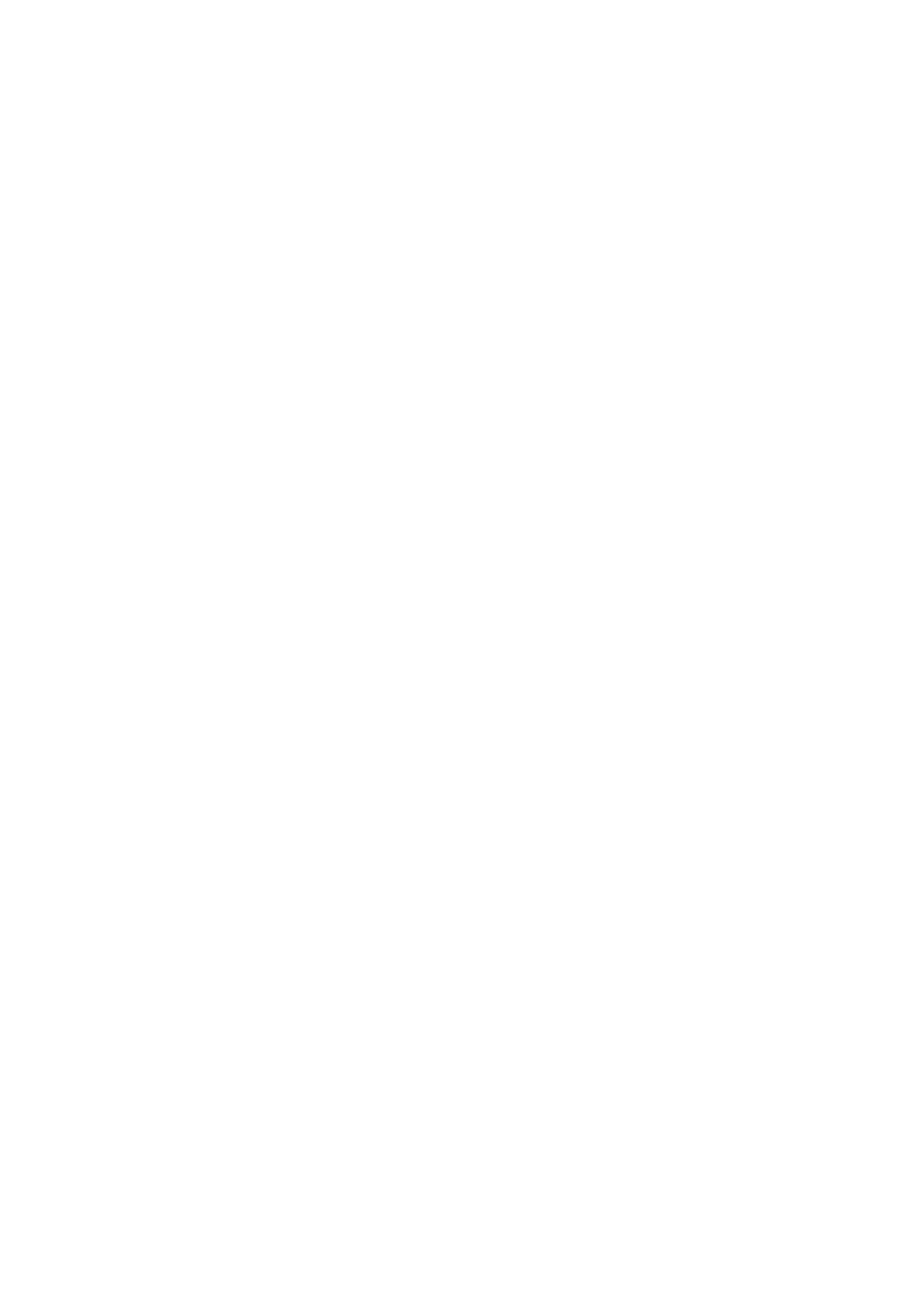# The ubiquity of conservative translations

Emil Jeřábek<sup>\*</sup>

Institute of Mathematics of the Academy of Sciences Žitná 25, 115 67 Praha 1, Czech Republic, email: jerabek@math.cas.cz

July 29, 2011

#### Abstract

We study the notion of conservative translation between logics introduced by Feitosa and D'Ottaviano [5]. We show that classical propositional logic  $(CPC)$  is universal in the sense that every finitary logic over a countable set of formulas can be conservatively translated into CPC. The translation is computable if the logic is decidable. More generally, we show that one can take instead of CPC a broad class of logics (extensions of a certain fragment of full Lambek calculus FL) including most nonclassical logics studied in the literature, hence in a sense, (almost) any two reasonable logical systems can be conservatively translated into each other. We also provide some counterexamples, in particular the paraconsistent logic LP is not universal.

#### 1 Introduction

There have been several proposals of a general concept of a translation or interpretation between abstract logical systems, see e.g. [1, 8] for overviews. A minimalist approach was taken by da Silva, D'Ottaviano and Sette [11]: a logic is given by any Tarski-style consequence operator, and then a translation of one logic in another is an arbitrary mapping of formulas to formulas preserving the consequence relation. Feitosa and D'Ottaviano [5] consider the stronger notion of *conservative translations*, which preserve the consequence relation in both directions. This avoids uninteresting examples of translations such as mapping all formulas to a fixed tautology.

This notion of a conservative translation is still very general (perhaps too general): for instance, translations are not required to respect the structure of formulas in any way, to be computable, or to preserve any properties of the logic. For this reason, it is natural to expect that there should exist a conservative translation between more or less any two reasonable logical systems. Nevertheless, no result to such effect appears in the literature. Instead, there are several papers devoted to proofs (often non-constructive) of the existence of conservative translations between particular pairs of logics: [2, 3, 4].

<sup>∗</sup>Supported by Institutional Research Plan AV0Z10190503, grant IAA100190902 of GA AV CR, project ˇ  $1M0545$  of MSMT  $\text{CR}$ , and a grant from the John Templeton Foundation.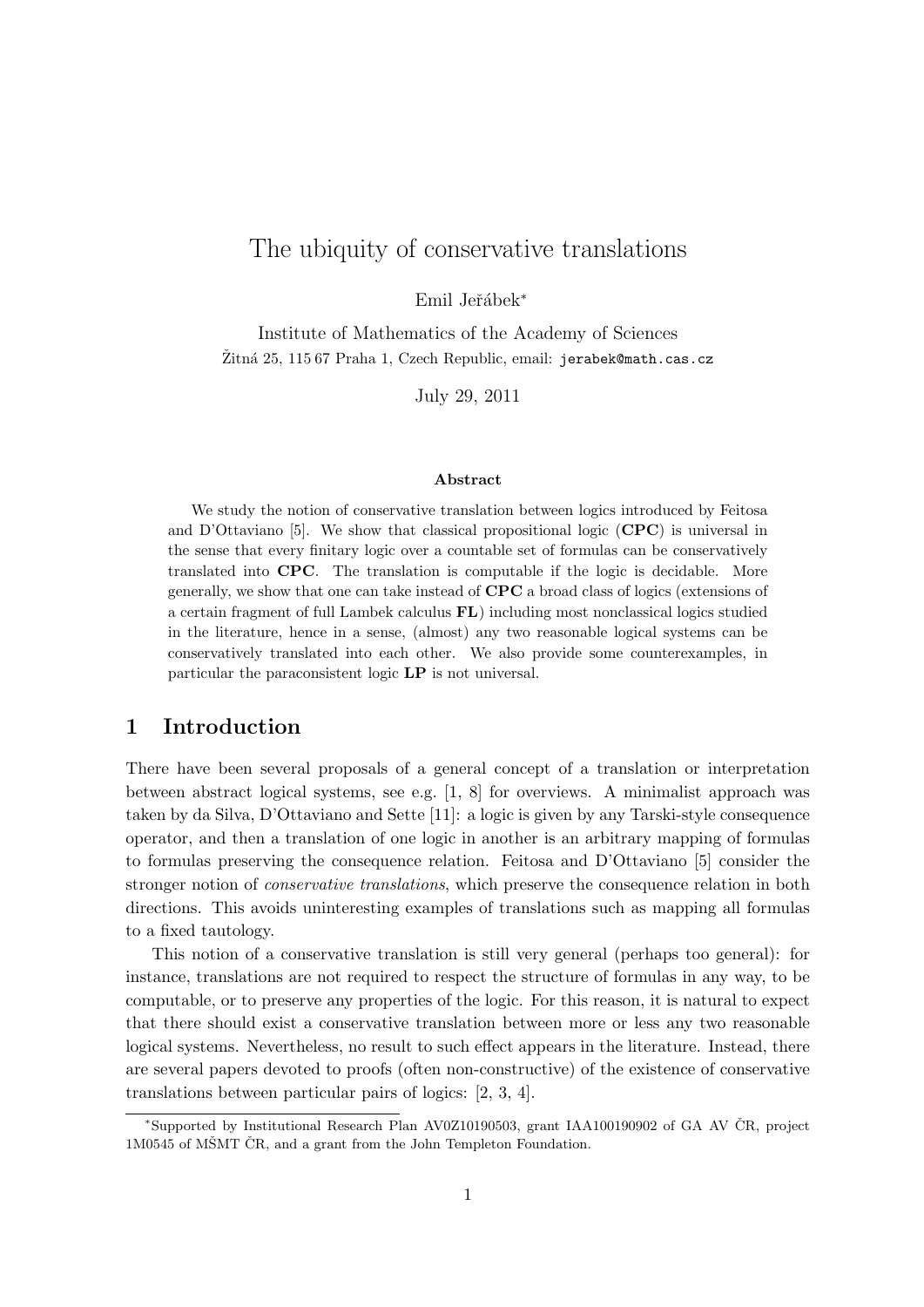The main purpose of this paper is to demonstrate that for a quite large class of logics, it is indeed possible to construct a conservative translation between any two of them. First, we prove that an arbitrary finitary logic  $L$  in countably many formulas can be conservatively translated into classical propositional logic (CPC), in either the single-conclusion or multipleconclusion setting. Our translation is constructed by an explicit inductive definition, and it is computable whenever  $L$  is decidable. Moreover, the translation has the additional property of being most general in the sense that every other translation of  $L$  to  $\mathbf{CPC}$  is equivalent to its substitution instance.

Let us define a logic  $L$  to be *universal* if every finitary logic in countably many formulas can be conservatively translated into  $L$ , so that the result above can be restated by saying that CPC is universal. We generalize this result by showing that every logic between the  $\rightarrow, \leftarrow, \wedge$ fragment of the full Lambek calculus  $FL$  (see [6]) and the corresponding fragment of  $CPC$ is universal, and similarly, any logic between  $BCK$  (the implication fragment of  $FL_{ew}$ ) and  $\text{CPC}\vert_{\text{on}}$  is universal. This establishes the universality of most of nonclassical logics studied in the literature, as they typically extend (a suitable fragment of)  $\mathbf{FL}$  in one way or another: this includes e.g. intuitionistic and intermediate logics, various modal, substructural, fuzzy, or relevant logics, both propositional and first-order.

As an additional example, we show that Kleene's logic with truth constants is universal, whereas the paraconsistent logic  $\text{LP}-$ based on the same algebra but with a different choice of designated truth values—is not universal. We also completely characterize universal fragments of CPC: a fragment CPC $\upharpoonright_B$  is universal if and only if implication is definable from B. (In particular, we obtain a couple of nontrivial examples of logics into which CPC cannot be conservatively translated, namely LP and the fragments  $\text{CPC}$ [ $\leftrightarrow$ ,¬,  $\text{CPC}$ [ $\land$ , $\lor$ , $\bot$ , $\top$ .)

The paper is organized as follows. In Section 2 we give basic definitions, and we construct conservative translations into classical logic. In Section 3 we investigate the class of universal logics, as detailed above. Section 4 consists of concluding remarks.

### 2 Translation to classical logic

In this section, we are going to construct conservative translations of (almost) arbitrary logics into classical logic (Theorem 2.4). First we review the relevant definitions to fix the notation.

**Definition 2.1** A pair  $L = \langle F, \vdash \rangle$  is a logic over a set of formulas F if  $\vdash \subseteq \mathcal{P}(F) \times F$  satisfies

- (i)  $\varphi \vdash \varphi$ ,
- (ii)  $\Gamma \vdash \varphi$  implies  $\Gamma, \Gamma' \vdash \varphi$ ,
- (iii) if  $\Gamma \vdash \varphi$  and  $\Delta \vdash \psi$  for all  $\psi \in \Gamma$ , then  $\Delta \vdash \varphi$ ,

for every  $\varphi \in F$  and  $\Gamma, \Gamma', \Delta \subseteq F$ . A logic is *finitary* if

(iv)  $\Gamma \vdash \varphi$  implies  $\Gamma' \vdash \varphi$  for some finite  $\Gamma' \subseteq \Gamma$ .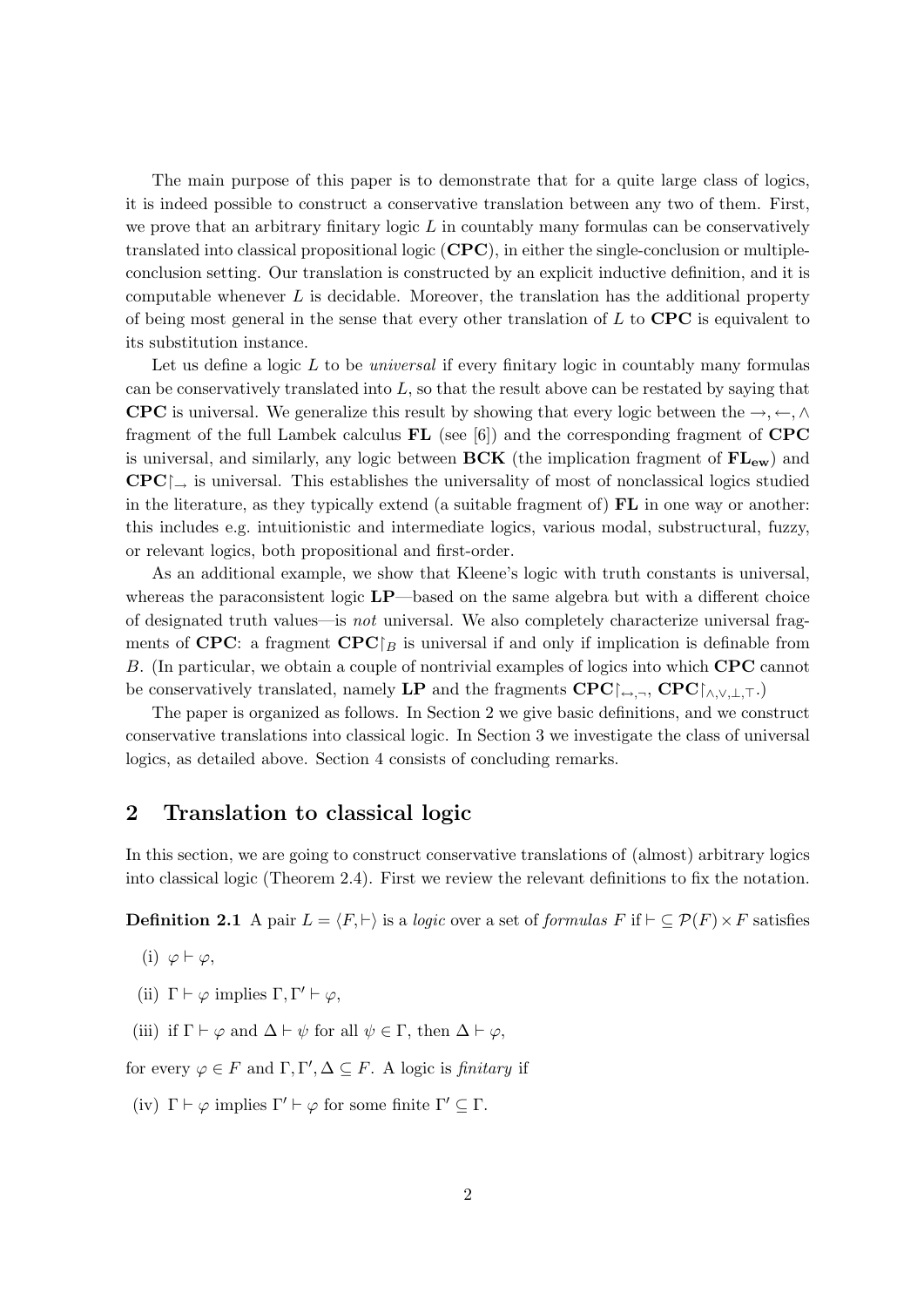When discussing algorithmic issues, we will tacitly assume that  $F$  is encoded as a recursively enumerable subset of  $\omega$ .

A logic  $L = \langle F, \vdash \rangle$  is a propositional logic if F is the set of formulas built inductively from a set of variables and a set of finitary connectives (i.e., F is a free algebra in a particular signature), and  $\vdash$  is structural (substitution-invariant):

(v)  $\Gamma \vdash \varphi$  implies  $\sigma(\Gamma) \vdash \sigma(\varphi)$  for every substitution  $\sigma$ ,

where as usual, a substitution is a homomorphism of free algebras. Let  $\text{CPC} = \langle F_{\text{CPC}}, \vdash_{\text{CPC}} \rangle$ denote the usual consequence relation of classical propositional logic in countably infinitely many variables.

**Definition 2.2** A translation from a logic  $L_0 = \langle F_0, \vdash_0 \rangle$  to a logic  $L_1 = \langle F_1, \vdash_1 \rangle$  is a function  $f: F_0 \to F_1$  such that

$$
\Gamma \vdash_0 \varphi \;\Rightarrow\; f(\Gamma) \vdash_1 f(\varphi)
$$

for every  $\Gamma \subseteq F_0$ ,  $\varphi \in F_0$ . We will write this as  $f: L_0 \to L_1$ . The translation f is conservative, written as  $f: L_0 \to_c L_1$ , if

$$
\Gamma \vdash_0 \varphi \; \Leftrightarrow \; f(\Gamma) \vdash_1 f(\varphi).
$$

We write  $L_0 \leq_c L_1$  if there exists a conservative translation  $f: L_0 \to_c L_1$ .

The translations to classical logic we construct have an additional property which might be of independent interest, hence we give it a name:

**Definition 2.3** Let  $L_0 = \langle F_0, \vdash_0 \rangle$  be a logic, and  $L_1 = \langle F_1, \vdash_1 \rangle$  a propositional logic. A translation  $f: L_0 \to L_1$  is most general if for every translation  $g: L_0 \to L_1$ , there exists a substitution  $\sigma$  such that  $g(\varphi) \dashv \vdash_1 \sigma(f(\varphi))$  for every  $\varphi \in F_0$ .

Notice that if  $L_0 \leq_c L_1$  and  $L_1$  is finitary, then  $L_0$  is also finitary.

The main result of this section is:

**Theorem 2.4** For every finitary logic  $L = \langle F, \vdash \rangle$  over a countable set of formulas F, there exists a conservative most general translation  $f: L \rightarrow_c \text{CPC}.$ 

If  $\vdash$  is decidable, then f is computable. In general, f is Turing equivalent to (the finitary fragment of  $) \vdash$ .

We will prove Theorem 2.4 below as a corollary to its multiple-conclusion version. Apart from being more general, the construction of the translations in the multiple-conclusion case is more transparent and displays better the underlying symmetry, we thus find it preferable to giving a direct proof for the single-conclusion case, which feels a bit ad hoc.

**Definition 2.5** A pair  $L = \langle F, \vdash \rangle$  is a multiple-conclusion logic [10] if  $\vdash \subseteq \mathcal{P}(F) \times \mathcal{P}(F)$ satisfies

- (i)  $\varphi \vdash \varphi$ ,
- (ii)  $\Gamma \vdash \Delta$  implies  $\Gamma, \Gamma' \vdash \Delta, \Delta',$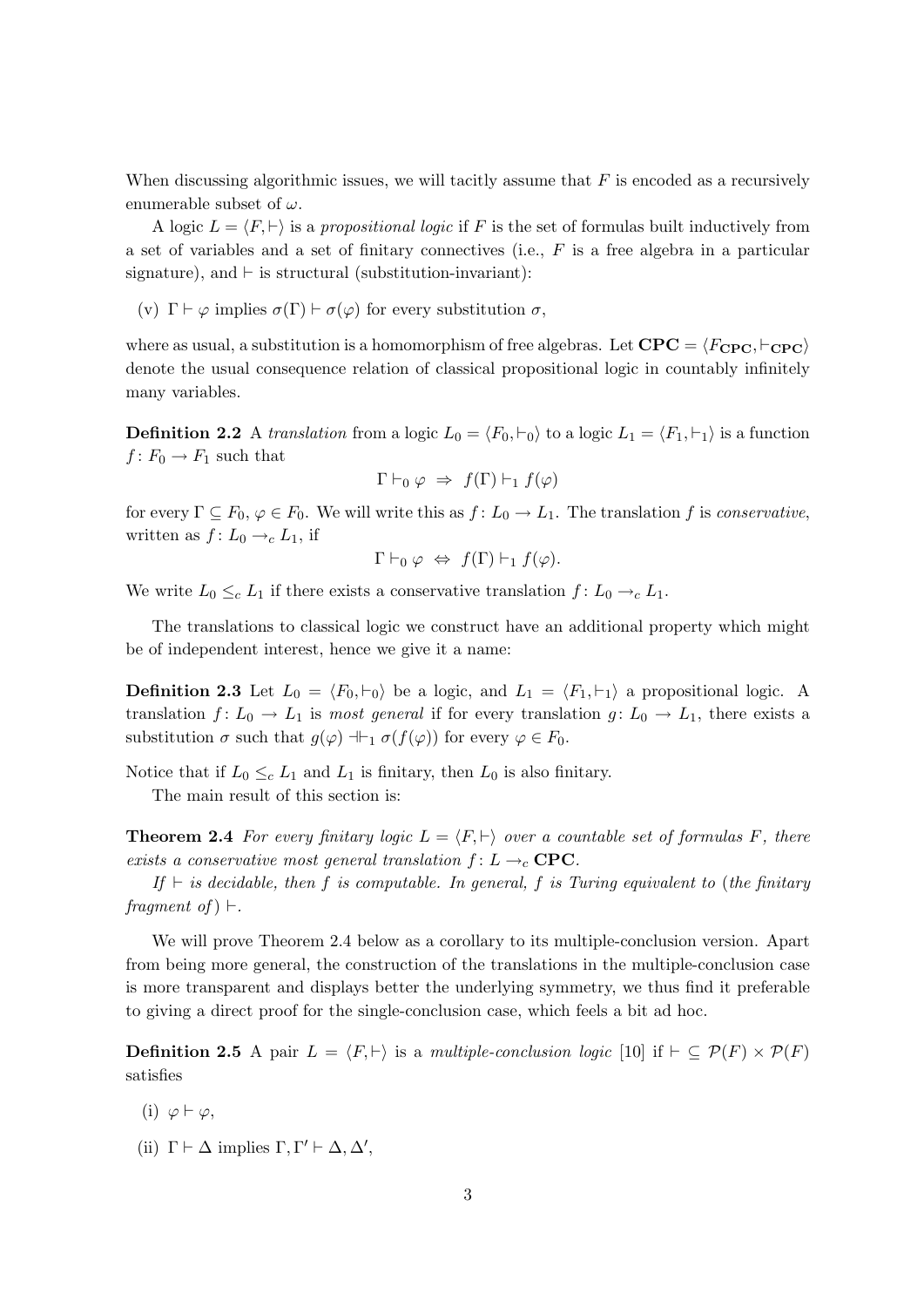(iii) if  $\Gamma, \Pi \vdash \Lambda, \Delta$  for every  $\Pi, \Lambda$  such that  $\Pi \cup \Lambda = \Xi$ , then  $\Gamma \vdash \Delta$ ,

for every  $\varphi \in F$  and  $\Gamma, \Gamma', \Delta, \Delta', \Xi \subseteq F$ . A multiple-conclusion logic is *finitary* if

(iv)  $\Gamma \vdash \Delta$  implies  $\Gamma' \vdash \Delta'$  for some finite  $\Gamma' \subseteq \Gamma$ ,  $\Delta' \subseteq \Delta$ .

Note that if  $L$  is finitary, condition (iii) can be equivalently simplified to

(iii') if  $\Gamma, \varphi \vdash \Delta$  and  $\Gamma \vdash \varphi, \Delta$ , then  $\Gamma \vdash \Delta$ .

L is consistent if  $\emptyset \not\vdash \emptyset$ . Let  $\mathbf{CPC}_m = \langle F_{\mathbf{CPC}}, \vDash_{\mathbf{CPC}} \rangle$  denote the maximal structural multiple-conclusion consequence relation for classical propositional logic:  $\Gamma \models_{\bf CP} \Delta$  iff there is no 0–1 assignment v such that  $v(\varphi) = 1$  for all  $\varphi \in \Gamma$  and  $v(\psi) = 0$  for all  $\psi \in \Delta$ . (In other words,  $\Gamma \vDash_{\mathbf{CPC}} \Delta$  iff there are finite subsets  $\Gamma' \subseteq \Gamma$ ,  $\Delta' \subseteq \Delta$  such that  $\vdash_{\mathbf{CPC}} \Lambda \Gamma' \to \mathsf{V}\Delta'.$ 

We generalize the notions of translations, conservative translations, propositional logics, and most general translations to the multiple-conclusion setting in the obvious way.

**Theorem 2.6** For every finitary consistent multiple-conclusion logic  $L = \langle F, \vdash \rangle$  over a countable set of formulas F, there exists a conservative most general translation  $f: L \rightarrow_c \mathbf{CPC}_m$ . If  $\vdash$  is decidable, then f is computable. In general, f is Turing equivalent to  $\vdash$ .

*Proof:* Let  $F = {\alpha_n : n \in \omega}$  be a (not necessarily injective) enumeration. We will define a sequence of formulas  $f(\alpha_n) := \beta_n \in F_{\text{CPC}}$  by induction on n. We denote by  $p_n$  the nth propositional variable of **CPC**. We abbreviate  $\alpha_X = \{\alpha_i : i \in X\}$ , and similarly for  $\beta_X$ ; moreover, we are going to use the identity  $n = \{i \in \omega : i < n\}.$ 

Assume by the induction hypothesis that  $\beta_i$  have been already defined for all  $i < n$  in such a way that

$$
\alpha_X \vdash \alpha_Y \;\Rightarrow\; \beta_X \vDash_{\mathbf{CPC}} \beta_Y
$$

for every  $X, Y \subseteq n$ . Define  $\beta_n$  by

$$
\gamma_n := \bigvee_{\substack{X,Y \subseteq n \\ \alpha_X \vdash \alpha_n, \alpha_Y}} \left( \bigwedge \beta_X \wedge \neg \bigvee \beta_Y \right),
$$

$$
\delta_n := \bigwedge_{\substack{X,Y \subseteq n \\ \alpha_X, \alpha_n \vdash \alpha_Y}} \left( \bigwedge \beta_X \rightarrow \bigvee \beta_Y \right),
$$

$$
\beta_n := \gamma_n \vee p_n \wedge \delta_n.
$$

Notice that  $\models_{\mathbf{CPC}} \gamma_n \to \delta_n$ : if  $\alpha_X \vdash \alpha_n, \alpha_Y$  and  $\alpha_W, \alpha_n \vdash \alpha_Z$ , then  $\alpha_X, \alpha_W \vdash \alpha_Y, \alpha_Z$ , hence

$$
\vDash_{\mathbf{CPC}} \bigwedge \beta_X \land \bigwedge \beta_W \rightarrow \bigvee \beta_Y \lor \bigvee \beta_Z
$$

by (1), i.e.,

$$
\vDash_{\mathbf{CPC}} (\bigwedge \beta_X \wedge \neg \bigvee \beta_Y) \rightarrow (\bigwedge \beta_W \rightarrow \bigvee \beta_Z)
$$

.

It follows that it does not matter whether we read the definition of  $\beta_n$  as  $\gamma_n \vee (p_n \wedge \delta_n)$  or  $(\gamma_n \vee p_n) \wedge \delta_n$ .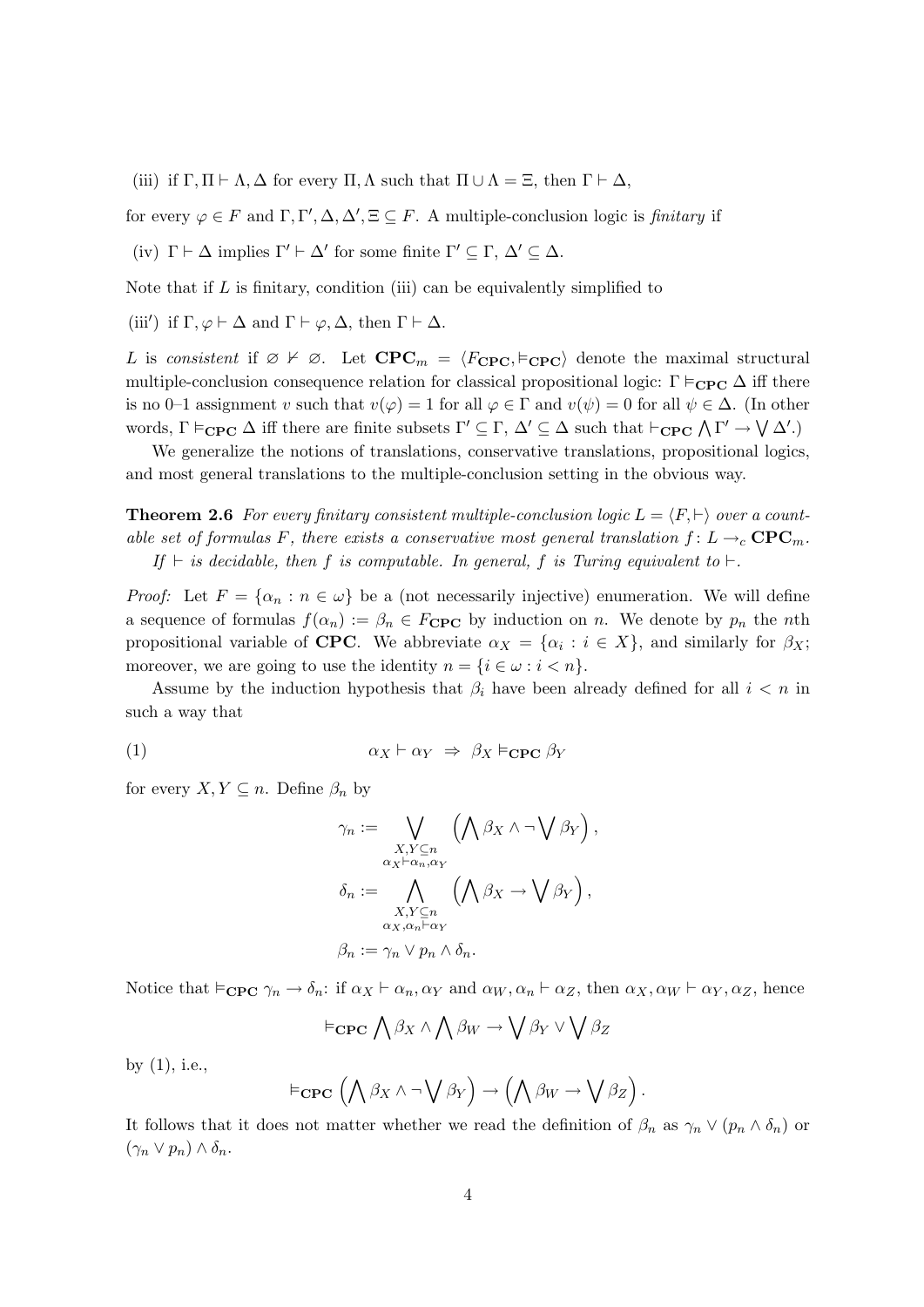We claim that (1) holds for  $X, Y \subseteq n + 1$ . If  $X, Y \subseteq n$ , this follows from the induction hypothesis. If  $n \in X \cap Y$ , then trivially  $\beta_X \models_{\mathbf{CPC}} \beta_Y$ . Assume that  $\alpha_X \vdash \alpha_n, \alpha_Y$ , where  $X, Y \subseteq n$ . Then

$$
\bigwedge \beta_X \wedge \neg \bigvee \beta_Y \models_{\textbf{CPC}} \gamma_n \models_{\textbf{CPC}} \beta_n,
$$

hence by reasoning in CPC,

$$
\beta_X \vDash_{\bf{CPC}} \beta_Y, \beta_n.
$$

The case  $\alpha_X, \alpha_n \vdash \alpha_Y$  is handled similarly using the definition of  $\delta_n$ .

Thus, f is well defined, and by (1) and finitarity of L, it is a translation of L to  $\mathbf{CPC}_m$ . In order to show that f is conservative, assume that  $\alpha_W \nvdash \alpha_Z$ , we need to prove  $\beta_W \nvdash_{\text{CPC}} \beta_Z$ . Obviously,  $W \cap Z = \emptyset$ . By the cut rule (i.e., Definition 2.5 (iii), applied with  $\Xi = F$ ), we may assume that  $W \cup Z = \omega$ . Let v be the valuation such that

$$
v(p_n) = \begin{cases} 1, & n \in W, \\ 0, & n \in Z. \end{cases}
$$

We will show  $v(\beta_n) = v(p_n)$  by induction on n, which implies  $\beta_W \nvDash_{\text{CPC}} \beta_Z$ .

Assume that  $n \in W$ . If  $X, Y \subseteq n$  are such that  $\alpha_X, \alpha_n \vdash \alpha_Y$ , then we cannot have simultaneously  $X \subseteq W$  and  $Y \subseteq Z$ . If  $i \in X \setminus W$ , then  $v(\beta_i) = 0$  by the induction hypothesis; similarly, if  $i \in Y \setminus Z$ , then  $v(\beta_i) = 1$ . Thus,  $v(\bigwedge \beta_X) = 0$  or  $v(\bigvee \beta_Y) = 1$ . Since X, Y were arbitrary, we obtain  $v(\beta_n) = v(\delta_n) = 1$ .

If  $n \in \mathbb{Z}$ , we obtain  $v(\beta_n) = v(\gamma_n) = 0$  by a similar argument.

Clearly, the explicit recursive definition of  $f$  can be realized by an algorithm with an oracle for  $\vdash$ . On the other hand, since f is a conservative translation into the decidable logic  $\mathbf{CPC}_m$ , the relation  $\vdash$  is Turing reducible to f (or its graph, if we insist on oracles' being sets rather than functions).

It remains to show that f is a most general translation of L to  $\mathbf{CPC}_m$ . Let  $g: L \to \mathbf{CPC}_m$ , and let  $\sigma$  be the substitution defined by  $\sigma(p_n) = g(\alpha_n)$ . We have to establish

(2) 
$$
\models_{\mathbf{CPC}} g(\alpha_n) \leftrightarrow \sigma(\beta_n)
$$

for every n, and we proceed by induction on n. The definition of  $\beta_n$  implies that (2) is equivalent to

$$
\sigma(\gamma_n) \vDash_{\mathbf{CPC}} g(\alpha_n) \vDash_{\mathbf{CPC}} \sigma(\delta_n).
$$

Using the definitions of  $\gamma_n, \delta_n$  and the induction hypothesis, this is equivalent to

$$
\bigvee_{\substack{X,Y\subseteq n\\ \alpha_X\vdash\alpha_n,\alpha_Y}}\left(\bigwedge g(\alpha_X)\wedge\neg\bigvee g(\alpha_Y)\right)\vDash_{\mathbf{CPC}} g(\alpha_n)\vDash_{\mathbf{CPC}}\bigwedge_{\substack{X,Y\subseteq n\\ \alpha_X,\alpha_n\vdash\alpha_Y}}\left(\bigwedge g(\alpha_X)\rightarrow\bigvee g(\alpha_Y)\right),
$$

which in turn follows from the fact that g is a translation: for example, if  $X, Y \subseteq n$  are such that  $\alpha_X \vdash \alpha_n, \alpha_Y$ , then  $g(\alpha_X) \vDash_{\mathbf{CPC}} g(\alpha_n), g(\alpha_Y)$ , hence  $\bigwedge g(\alpha_X) \wedge \neg \bigvee g(\alpha_Y) \vDash_{\mathbf{CPC}} g(\alpha_n)$ .  $\Box$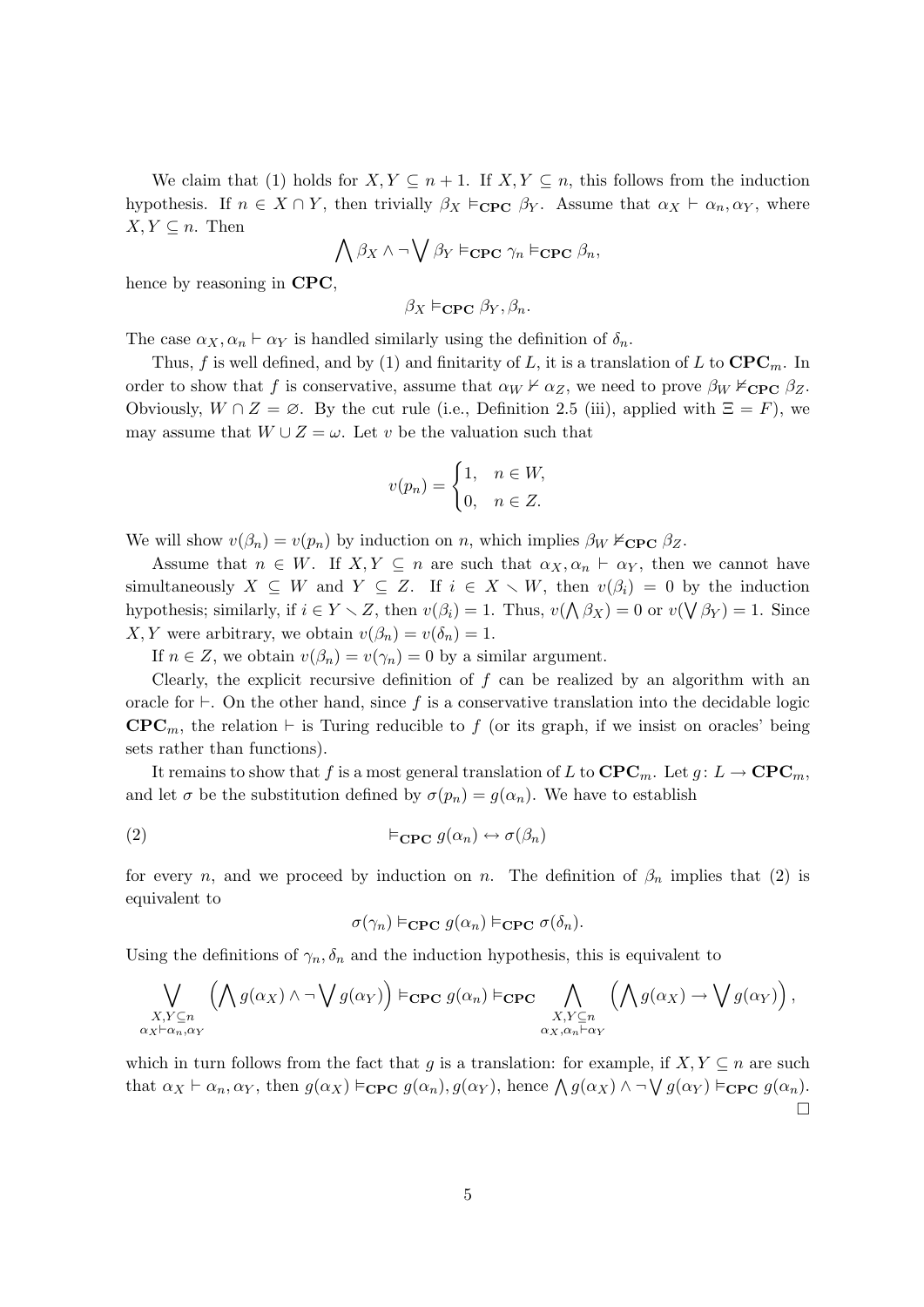*Proof (of Theorem 2.4):* Let  $L = \langle F, \vdash \rangle$  be a finitary logic over countable F, and define its conservative multiple-conclusion extension  $L^m = \langle F, \vdash^m \rangle$  by

$$
\Gamma \vdash^m \Delta \quad \text{iff} \quad \exists \psi \in \Delta \Gamma \vdash \psi.
$$

Let  $f: L^m \to_c \mathbf{CPC}^m$  be the conservative minimal translation from Theorem 2.6. Since  $\vdash_{\text{CPC}}$  is the single-conclusion fragment of  $\vDash_{\text{CPC}}$ ,  $f : L \to_c \text{CPC}$ . Moreover, if  $g : L \to \text{CPC}$ , then  $g: L^m \to \mathbf{CPC}_m$ , hence g is  $\mathbf{CPC}$ -equivalent to  $\sigma \circ f$  for some substitution  $\sigma$ .

**Remark 2.7** Even if  $L =$  CPC, the translation f from Theorem 2.4 is not (equivalent to) the identity, since it has the additional property that  $f(\Gamma) \vdash_{\mathbf{CPC}} \bigvee_{i \leq n} f(\varphi_i)$  implies  $f(\Gamma) \vdash_{\textbf{CPC}} f(\varphi_i)$  for some  $i < n$ .

#### 3 Universal logics

From now on, we only consider single-conclusion logics.

**Definition 3.1** A logic  $L_0$  is universal if  $L \leq_c L_0$  for every finitary logic L over countably many formulas.

(In all cases where we establish universality below, it is possible to construct an  $f: L \rightarrow_c L_0$ Turing equivalent to  $\vdash_L$ , as in the case of **CPC**. However, we decided not to include this condition in the definition.)

In the previous section, we proved that **CPC** is a universal logic. The main result of this section, Theorem 3.10, is a generalization of our construction to a large class of nonclassical logics in place of CPC.

Before we get to the main result, we discuss some examples showing that the question of which logics CPC can be conservatively translated into is considerably more subtle than which logics can be conservatively translated into CPC.

#### Corollary 3.2

- (i) If  $L_0$  is universal and  $L_0 \leq_c L_1$ , then  $L_1$  is universal.
- (ii)  $L_0$  is universal iff  $\mathbf{CPC} \leq_c L_0$ .

**Example 3.3** Let  $A_3 = \langle \{0, *, 1\}, \wedge, \vee, 0, 1, \neg \rangle$  be the 3-element bounded lattice endowed with an operation  $\neg 0 = 1, \neg 1 = 0, \neg * = *$ . Recall that Kleene's 3-valued logic **K** (with truth constants) is the propositional logic using connectives  $\wedge, \vee, \neg, \top, \bot$  whose consequence relation is defined by  $A_3$  where 1 is the only designated value, and the paraconsistent *logic of paradox* LP is defined similarly but with both  $1,*$  taken as designated. We have:

- (i)  $\bf{K}$  is universal.
- (ii) LP is not universal.

(Notice that K without truth constants is trivially not universal, as it has no tautologies.)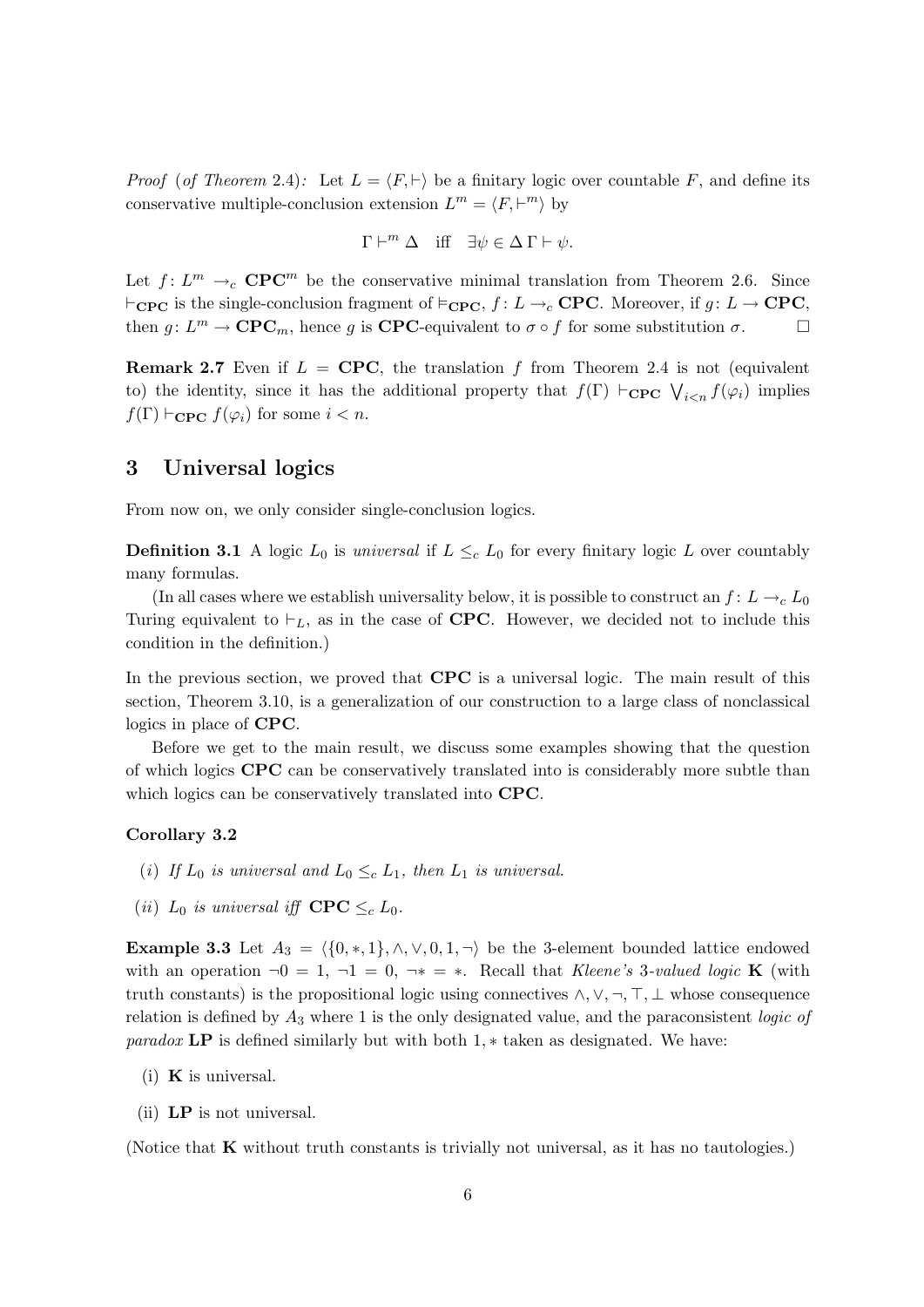*Proof:* (i): Let  $f(\varphi)$  be a conjunctive normal form of  $\varphi$ , obeying the convention that no variable and its negation can appear simultaneously in a clause, and we use  $\top, \bot$  for empty conjunctions and disjunctions, respectively. We claim that  $f:$  CPC  $\rightarrow_c K$ . Since  $K \subseteq$  CPC and  $\varphi \vdash_{\mathbf{CPC}} f(\varphi)$ , we clearly have

$$
f(\Gamma) \vdash_{\mathbf{K}} f(\varphi) \Rightarrow \Gamma \vdash_{\mathbf{CPC}} \varphi.
$$

In order to show the converse implication, it suffices to prove that

$$
\Gamma \vdash_{\textbf{CPC}} \varphi \;\Rightarrow\; \Gamma \vdash_{\textbf{K}} \varphi
$$

holds whenever  $\Gamma \cup {\varphi}$  is a set of clauses. Let v be a valuation in A<sub>3</sub> such that  $v(\Gamma) = 1$  and  $v(\varphi) \neq 1$ . We modify v to make it a Boolean valuation v' as follows. If  $l \in \varphi$  is a literal such that  $v(l) = *$ , we put  $v'(l) = 0$ ; we can do this for all such l simultaneously since  $\varphi$  does not contain both l and  $\neg l$ . If p is a variable such that  $v(p) = *$  and neither p nor  $\neg p$  appears in  $\varphi$ , we pick  $v'(p) \in \{0,1\}$  arbitrarily. After this modification, v' is a classical valuation such that  $v'(\varphi) = 0$ , and since all literals with value 1 kept their value, we still have  $v'(\Gamma) = 1$ .

(ii): Assume for contradiction  $f:$  CPC  $\rightarrow_c$  LP. Let  $\{v_i : i \leq n\}$  be the list of all valuations in  $A_3$  such that  $v_i(f(\perp)) = 0$  and  $v_i(p_i) = *$  for every variable  $p_i$  not occurring in  $f(\perp)$ . Put  $\varphi_i = p_i$  for  $i < n$ ,  $\varphi_n = \neg \bigwedge_{i < n} p_i$ . We have  $\varphi_0, \ldots, \varphi_n \vdash_{\mathbf{CPC}} \perp$ , which implies  $f(\varphi_0), \ldots, f(\varphi_n) \vdash_{\textbf{LP}} f(\bot)$ . Since  $v_i(f(\bot)) = 0$ , we must have  $v_i(f(\varphi_{j_i})) = 0$  for some  $j_i \leq n$ . Put  $J = \{j_i : i < n\}$ . We claim that

$$
\{f(\varphi_j) : j \in J\} \vdash_{\mathbf{LP}} f(\bot).
$$

Indeed, if  $v(f(\perp)) = 0$ , there exists an i such that v and  $v_i$  coincide on variables occurring in  $f(\perp)$ . We have  $v_i(f(\varphi_i)) = 0$  for some  $j \in J$ . If  $\prec$  is the partial order induced by  $* \prec 0$ , ∗  $\prec$  1, then functions definable in  $A_3$  are  $\prec$ -monotone, and  $v_i \leq v$ , hence  $v(f(\varphi_i)) = 0$ . Thus, by the conservativity of  $f$ ,

$$
\{\varphi_j : j \in J\} \vdash_{\mathbf{CPC}} \bot \text{ for some } |J| \leq n.
$$

This contradicts the definition of  $\varphi_0, \ldots, \varphi_n$ .

In order to get some insight which logics can or cannot be expected to be universal depending on their available list of connectives, we characterize universal fragments of classical logic below.

**Definition 3.4** If L is a propositional logic, and B a set of connectives definable in  $L$  (i.e., L-formulas), we denote by  $L\upharpoonright_B$  the fragment of L using only formulas built from B.

A *clone* on a set X is a set of finitary operations on X which is closed under composition and contains all projections. If B is a set of operations on X, then we denote by  $[B]$  the clone generated by  $B$ . Notice that if  $B$  is a set of Boolean functions, then definable functions in  $\mathbf{CPC}|_B$  are exactly the functions from [B], hence clones on  $\{0,1\}$  are in 1–1 correspondence with fragments of **CPC** considered up to term equivalence.

The lattice of clones on  $\{0, 1\}$  was completely described by Post [9] (see also Lau [7] for a modern exposition). We will in particular need to refer to the following clones: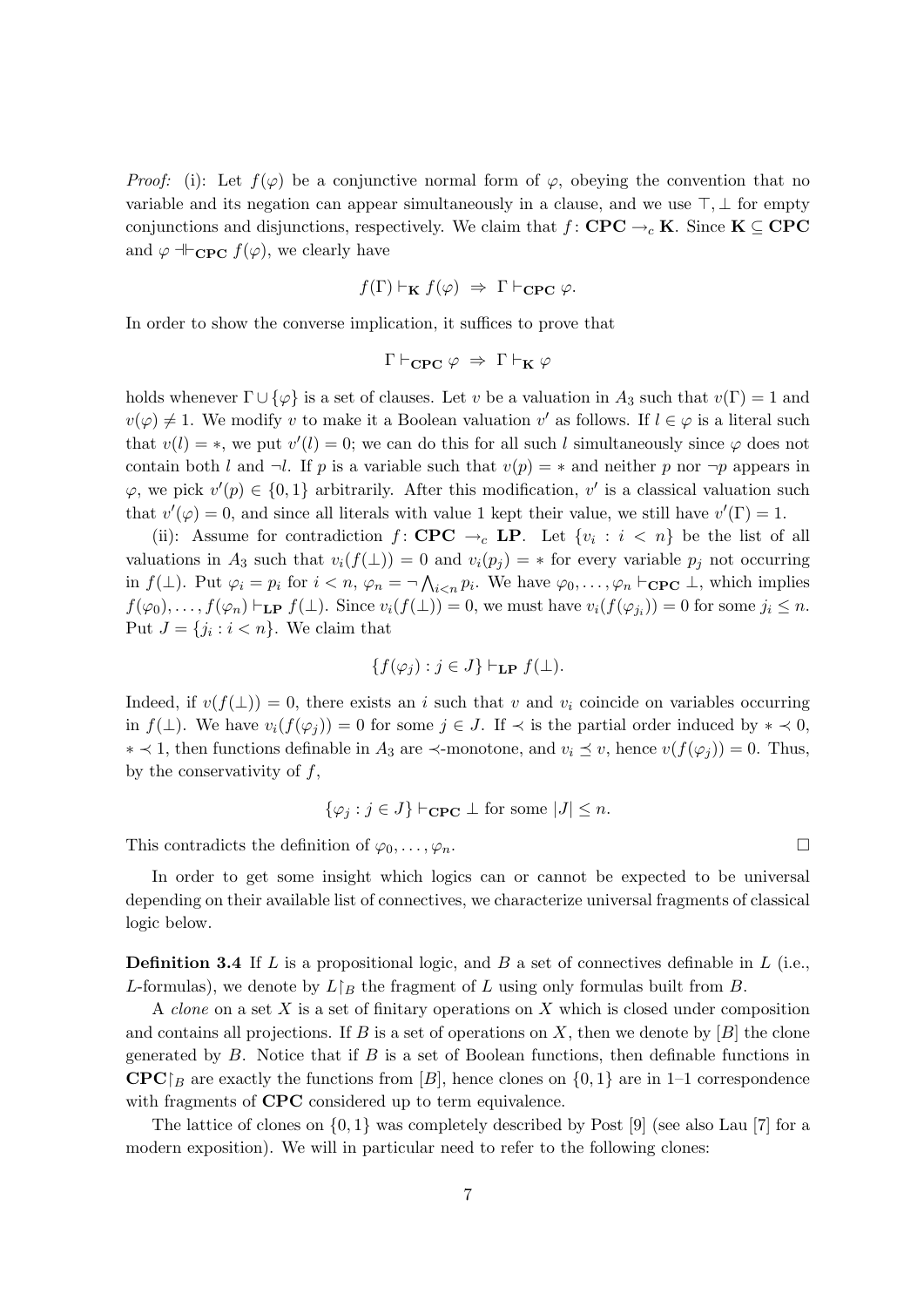- The clone  $P_0$  of all 0-preserving functions (i.e.,  $f(0,\ldots,0)=0$ ).
- The clone D of all self-dual functions (i.e.,  $f(\neg x_1, \ldots, \neg x_n) = \neg f(x_1, \ldots, x_n)$ ).
- The clone A of all affine functions  $(f(x_1, \ldots, x_n) = \sum_{i \in I} x_i + c$ , where  $c \in \{0, 1\}$ ,  $I \subseteq \{1, \ldots, n\}$ , and + denotes addition modulo 2).
- The clone  $M$  of all monotone functions.
- The clone  $T_1^{\infty}$  of functions bounded below by a variable (there exists i such that  $x_i \leq$  $f(x_1,...,x_n)$  for every  $\vec{x} \in \{0,1\}^n$ ).

The following lemma follows immediately from inspection of Post's lattice, though we invite the reader to give a direct proof:

**Lemma 3.5** If B is a set of Boolean functions, then  $\rightarrow \notin [B]$  if and only if B is included in  $P_0, D, A, \text{ or } M.$ 

**Theorem 3.6** Let B be a set of Boolean functions. The fragment  $\mathbf{CPC}|_B$  is universal if and only if  $\rightarrow$  is definable from B.

*Proof:* Left-to-right: if  $\rightarrow \notin [B]$ , then B is included in one of the clones mentioned in Lemma 3.5. If  $B \subseteq P_0$  or  $B \subseteq D$ , then  $\top \notin [B]$ ; in other words,  $\mathbf{CPC}|_B$  has no tautologies, and therefore cannot be universal.

Let  $B \subseteq A$ . We claim that if  $\varphi, \psi \in A$ , then  $\varphi \leq \psi$  only if  $\varphi = 0$  or  $\psi = 1$  or  $\varphi = \psi$ . Write  $\varphi(\vec{x}) = \sum_{i \in I} x_i + c$ ,  $\psi(\vec{x}) = \sum_{i \in J} x_i + d$ . If  $\psi \neq 1$ , there is a Boolean valuation v such that  $v(\psi) = 0$ . If  $I \nsubseteq J$ , we can change the valuation of any  $x_i$  such that  $i \in I \setminus J$  to make  $v(\varphi) = 1$ , contradicting  $\varphi \leq \psi$ . Thus,  $\psi = 1$  or  $I \subseteq J$ . Since  $\varphi \leq \psi$  implies  $\neg \psi \leq \neg \varphi$ , the same argument gives  $\varphi = 0$  or  $J \subseteq I$ . Finally, if  $I = J$ , then  $\psi = \varphi$  or  $\psi = \neg \varphi$ ; in the latter case,  $\varphi \leq \psi$  can only hold if  $\varphi$  and  $\psi$  are constant 0 and 1, respectively.

In particular, there is no strictly increasing chain of length more than 3 of affine functions ordered by entailment, hence we cannot conservatively translate CPC (even with just 2 variables) into  $\mathbf{CPC}\upharpoonright_B$ .

If  $B \subseteq M$ , we will show  $\mathbf{CPC}\upharpoonright_B \leq_c \mathbf{LP}$ , hence  $\mathbf{CPC}\upharpoonright_B$  is not universal by Example 3.3. Since  $M = [\wedge, \vee, \top, \bot]$ , we may assume  $B = {\wedge, \vee, \top, \bot}$ . Let  $\sigma$  be the substitution such that  $\sigma(p) = p \land \neg p$ . We claim

$$
\Gamma \vdash_{\mathbf{CPC}\upharpoonright_B} \varphi \; \Leftrightarrow \; \sigma(\Gamma) \vdash_{\mathbf{LP}} \sigma(\varphi).
$$

Notice that  $\sigma$ , being a substitution, is a bounded lattice homomorphism of the respective free algebras. Let  $A_2$  denote the 2-element bounded lattice. The mapping  $\pi: A_3 \to A_2$  such that  $\pi(1) = \pi(*) = 1, \pi(0) = 0$ , is also a bounded lattice homomorphism, and it preserves (in both directions) the sets of designated elements.

If v is a valuation in  $A_3$  such that  $v(\sigma(\Gamma)) \geq *, v(\sigma(\varphi)) = 0$ , then  $v' = \pi \circ v \circ \sigma$  is a valuation in  $A_2$  such that  $v'(\Gamma) = 1$  and  $v'(\varphi) = 0$ , hence  $\Gamma \nvdash_{\mathbf{CPC}} \varphi$ .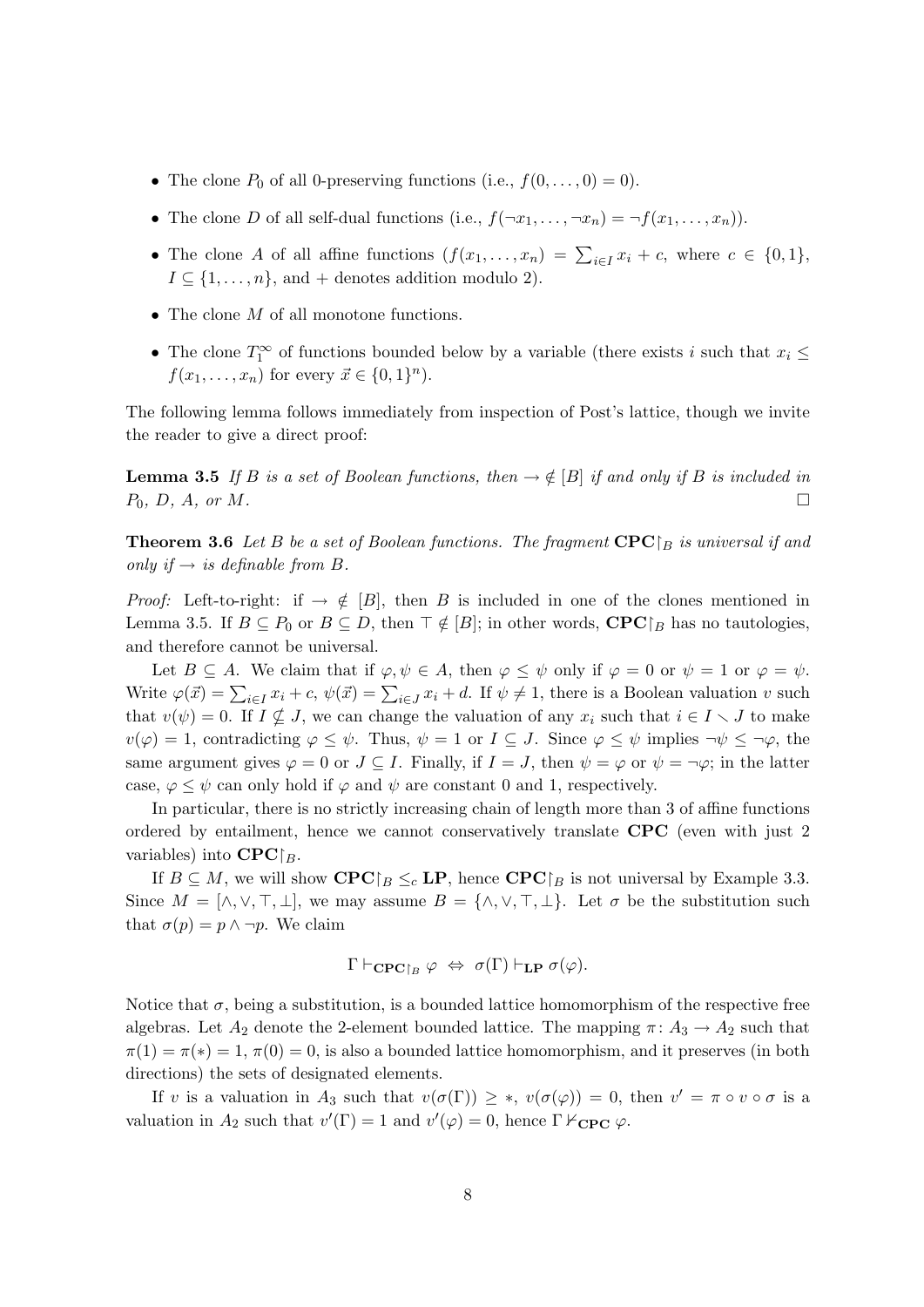Conversely, if v' is a valuation in  $A_2$  such that  $v'(\Gamma) = 1$  and  $v'(\varphi) = 0$ , let v be the valuation in  $A_3$  induced by

$$
v(p_i) = \begin{cases} * & v'(p_i) = 1, \\ 0 & v'(p_i) = 0. \end{cases}
$$

Then  $\pi \circ v \circ \sigma = v'$ , hence  $v(\sigma(\Gamma)) \geq *, v(\sigma(\varphi)) = 0$ .

Right-to-left: we construct  $f:$  CPC  $\rightarrow$  CPC $\uparrow$ , as follows. First, we rename all propositional variables in the style of Hilbert's hotel so that we obtain a spare variable  $q$  which does not occur in any formulas. Then, for each formula  $\varphi$  not containing q, let  $f(\varphi)$  be an implicational formula equivalent to  $\varphi \vee q$ ; it exists as  $[\rightarrow]$  =  $T_1^{\infty}$ . (For a more explicit construction, we can use the functional completeness of  $\{\rightarrow, \perp\}$  to write  $\varphi(\vec{p}) \leftrightarrow \psi(\vec{p}, \perp)$  for some  $\psi \in [\rightarrow],$ and then put  $f(\varphi) = (\psi(\vec{p}, q) \to q) \to q$ .) It is easy to see that  $f : \mathbf{CPC} \to_c \mathbf{CPC} \uparrow \to \square$ 

**Remark 3.7** Note in particular that the affine fragments  $\mathbf{CPC}\uparrow\leftrightarrow\mathbf{CPC}\uparrow\leftrightarrow\mathbf{CPC}\uparrow\leftrightarrow\mathbf{CPC}\uparrow\leftrightarrow\mathbf{CPC}\uparrow\leftrightarrow\mathbf{CPC}\uparrow\leftrightarrow\mathbf{CPC}\uparrow\leftrightarrow\mathbf{CPC}\uparrow\leftrightarrow\mathbf{CPC}\uparrow\leftrightarrow\mathbf{CPC}\uparrow\leftrightarrow\mathbf{CPC}\uparrow\leftrightarrow\mathbf{CPC}\uparrow\leftrightarrow\mathbf{CPC}\uparrow\leftrightarrow\mathbf{CPC}\uparrow\leftrightarrow\mathbf{CPC}\up$ regularly finitely algebraizable, i.e., as nice as it can get from the general point of view. On the other hand, Kleene's logic is not even equivalential. This shows that universality does not have much to do with abstract algebraic properties of the logic. Consequently, if we want to establish universality of a class of logics, we cannot rely only on their general properties, at some point we have to resort to working with particular systems. We at least try to pick as weak a base system as possible so that our result covers a broad class of logics including most systems studied in the literature.

**Definition 3.8** A *residuated lattice* is a structure  $\langle L, \wedge, \vee, \cdot, \to, \leftarrow, 1 \rangle$  where  $\langle L, \wedge, \vee \rangle$  is a lattice,  $\langle L, \cdot, 1 \rangle$  is a monoid, and

$$
b \le a \to c \iff a \cdot b \le c \iff a \le c \leftarrow b
$$

for every  $a, b, c \in L$ . (In particular,  $a \cdot (a \to b) \leq b$ ,  $(b \leftarrow a) \cdot a \leq b$ ). An FL-algebra is a residuated lattice L with a distinguished point  $0 \in L$ . The full Lambek calculus FL is the propositional logic using connectives  $\land, \lor, \cdot, \rightarrow, \leftarrow, 1, 0$  such that  $\vdash_{\mathbf{FL}}$  is complete with respect to the class of logical matrices whose underlying algebras are FL-algebras L, with  ${x \in L : x \geq 1}$  taken as the set of designated elements.  $\mathbf{FL}_{e}$  is complete with respect to commutative FL-algebras  $(x \cdot y = y \cdot x)$ , and  $FL_{ew}$  with respect to 0-bounded integral  $(0 \le x \le 1)$  commutative FL-algebras. In a sequent calculus formulation of FL, e corresponds to the exchange rule, and  $w$  to the weakening rule. For more information about  $FL$  and its extensions or fragments, we refer the reader to [6].

If  $\Gamma = \langle \varphi_1, \ldots, \varphi_k \rangle$  is a sequence of formulas, we define

$$
\Gamma \to \psi := \varphi_1 \to (\varphi_2 \to (\varphi_3 \to \cdots (\varphi_k \to \psi) \cdots)),
$$
  

$$
\psi \leftarrow \Gamma := (\cdots ((\psi \leftarrow \varphi_1) \leftarrow \varphi_2) \cdots \leftarrow \varphi_{k-1}) \leftarrow \varphi_k.
$$

If  $k = 0$ , it is understood that  $\Gamma \to \psi = \psi \leftarrow \Gamma = \psi$ . We also put  $\prod \Gamma = \varphi_1 \cdot \varphi_2 \cdot \ldots \cdot \varphi_k$  $(\prod \Gamma = 1$  if  $k = 0)$ , and  $\varphi^k = \varphi \cdot \varphi \cdot \ldots \cdot \varphi$  $\overline{k \text{ times}}$ . Notice that in FL,  $\Gamma \rightarrow \psi$  is equivalent to

 $\prod \Gamma^{-1} \to \psi$ , and  $\psi \leftarrow \Gamma$  is equivalent to  $\psi \leftarrow \prod \Gamma^{-1}$ , where  $\Gamma^{-1}$  denotes the reversal of the sequence Γ.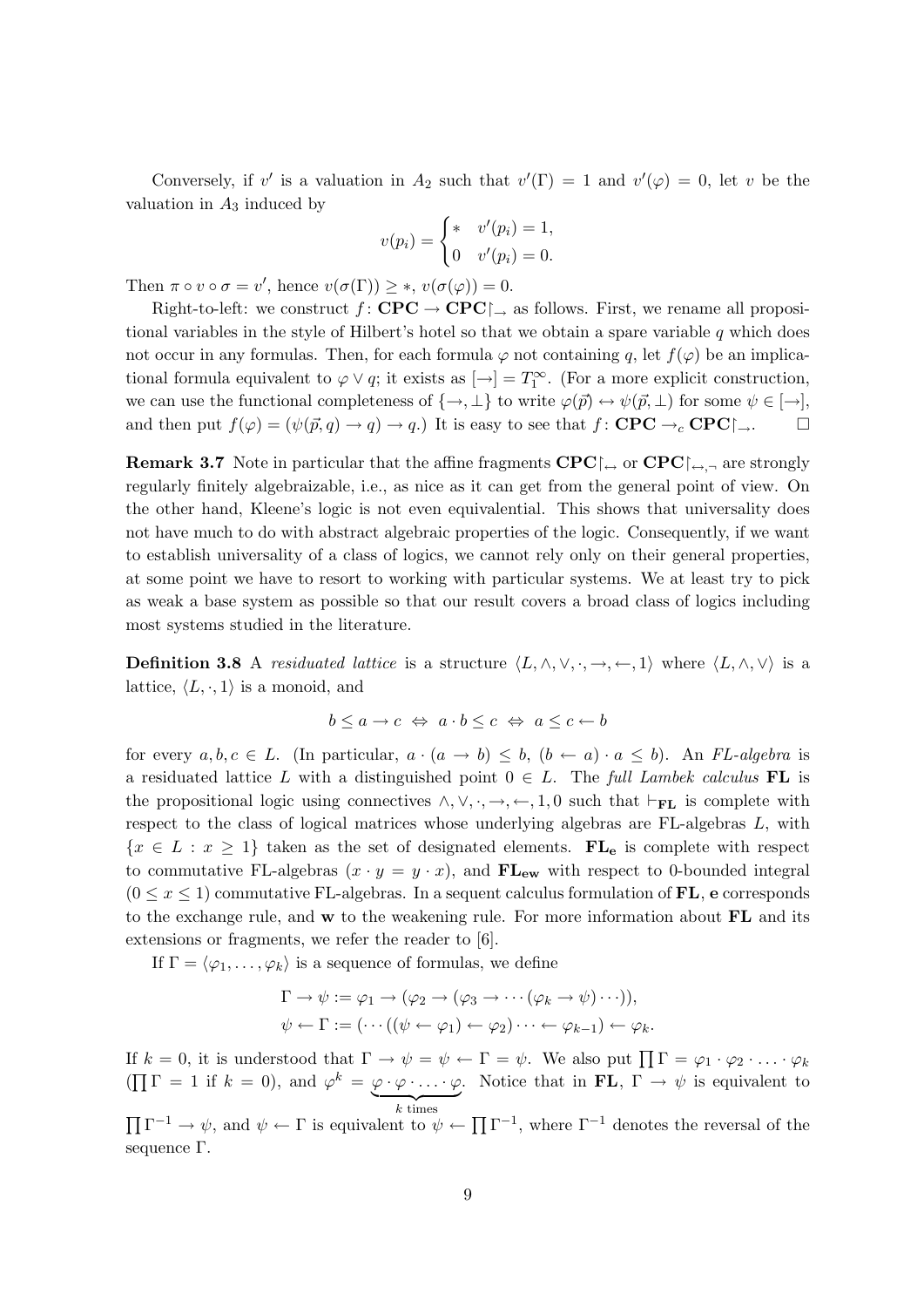**Remark 3.9** Let L be a finitary logic over countably many formulas  $F = \{\alpha_n : n < \omega\}.$ From the proofs of Theorems 2.4 and 2.6 we know that there is a conservative translation  $f: L \to_c \textbf{CPC}$  such that  $f(\alpha_n) = \beta_n$  is inductively defined to be equivalent to the formula

(3) 
$$
\bigwedge_{\substack{X \subseteq n > k \\ \alpha_X, \alpha_n \vdash_L \alpha_k}} (\beta_X \to \beta_k) \land \left(p_n \lor \bigvee_{\substack{Z \subseteq n \\ \alpha_Z \vdash_L \alpha_n}} \bigwedge \beta_Z\right).
$$

**Theorem 3.10** A logic is universal whenever it conservatively extends a logic  $L_0$  such that

- (i)  $\mathbf{FL}$  $\uparrow_{\rightarrow,\leftarrow,\wedge} \subseteq L_0 \subseteq \mathbf{CPC}$  $\uparrow_{\rightarrow,\leftarrow,\wedge}$ , or
- (ii)  $\mathbf{FL}_{\mathbf{e}}|_{\rightarrow \wedge} \subseteq L_0 \subseteq \mathbf{CPC}|_{\rightarrow \wedge}$ , or
- (iii)  $FL_{ew} \rightharpoonup = BCK \subseteq L_0 \subseteq \text{CPC} \rightharpoonup$ .

*Proof:* (i): Put  $\pi(p,q) = (p \rightarrow q) \rightarrow q$ . Using the notation from Definition 3.8, Remark 3.9, and from the proof of Theorem 2.6, we put  $f(\alpha_n) = \beta_n$ , where we define inductively

$$
\beta_n := (q \to q) \land \bigwedge_{\alpha_X, \alpha_Y, \alpha_n \vdash_L \alpha_k} ((\beta_Y \to \beta_k) \leftarrow \beta_X) \land \left( \left( \bigwedge_{\alpha_Z \vdash_L \alpha_n} (\pi(p_n, q) \leftarrow \beta_Z) \right) \to \pi(p_n, q) \right).
$$

The first big conjunction in  $\beta_n$  is taken over all  $k < n$  and all repetition-free disjoint sequences X and Y consisting of elements  $i < n$  such that  $\alpha_X, \alpha_Y, \alpha_n \vdash_L \alpha_k$ , and similarly for the second conjunction. If there are no  $Z \subseteq n$  such that  $\alpha_Z \vdash_L \alpha_n$ , then the last conjunct of  $\beta_n$ is understood to be just  $\pi(p_n, q)$ .

Since  $\beta_n(q/\perp)$  is classically equivalent to (3), we obtain immediately

$$
f(\Gamma) \vdash_{\mathbf{CPC}} f(\varphi) \Rightarrow \Gamma \vdash_L \varphi.
$$

In order to show

$$
\Gamma \vdash_L \varphi \;\Rightarrow\; f(\Gamma) \vdash_{\mathbf{FL}} f(\varphi),
$$

it suffices to prove by induction on n that for every  $k < n$  and every sequence Z of elements of  $n$ ,

(4) 
$$
\alpha_Z \vdash_L \alpha_k \Rightarrow \vdash_{\mathbf{FL}} \beta_Z \to \beta_k.
$$

The statement is vacuously true for  $n = 0$ . Assume that it holds for n, we will prove it for  $n+1$ .

Claim 1 Let  $\langle L, \wedge, \vee, \cdot, \to, \leftarrow, 1 \rangle$  be a residuated lattice, and  $u \in L$ .

- (i)  $L_u := \{a \in L : au, ua \leq a\}$  is closed under  $\rightarrow, \leftarrow, \wedge$  (as well as  $\cdot, \vee$ , but we will not need this).
- (ii) If  $u = q \rightarrow q$  for some  $q \in L$ , then  $1 \leq u, u^2 \leq u$ , and  $L_u$  contains u as well as all elements of the form  $\pi(a,q)$ .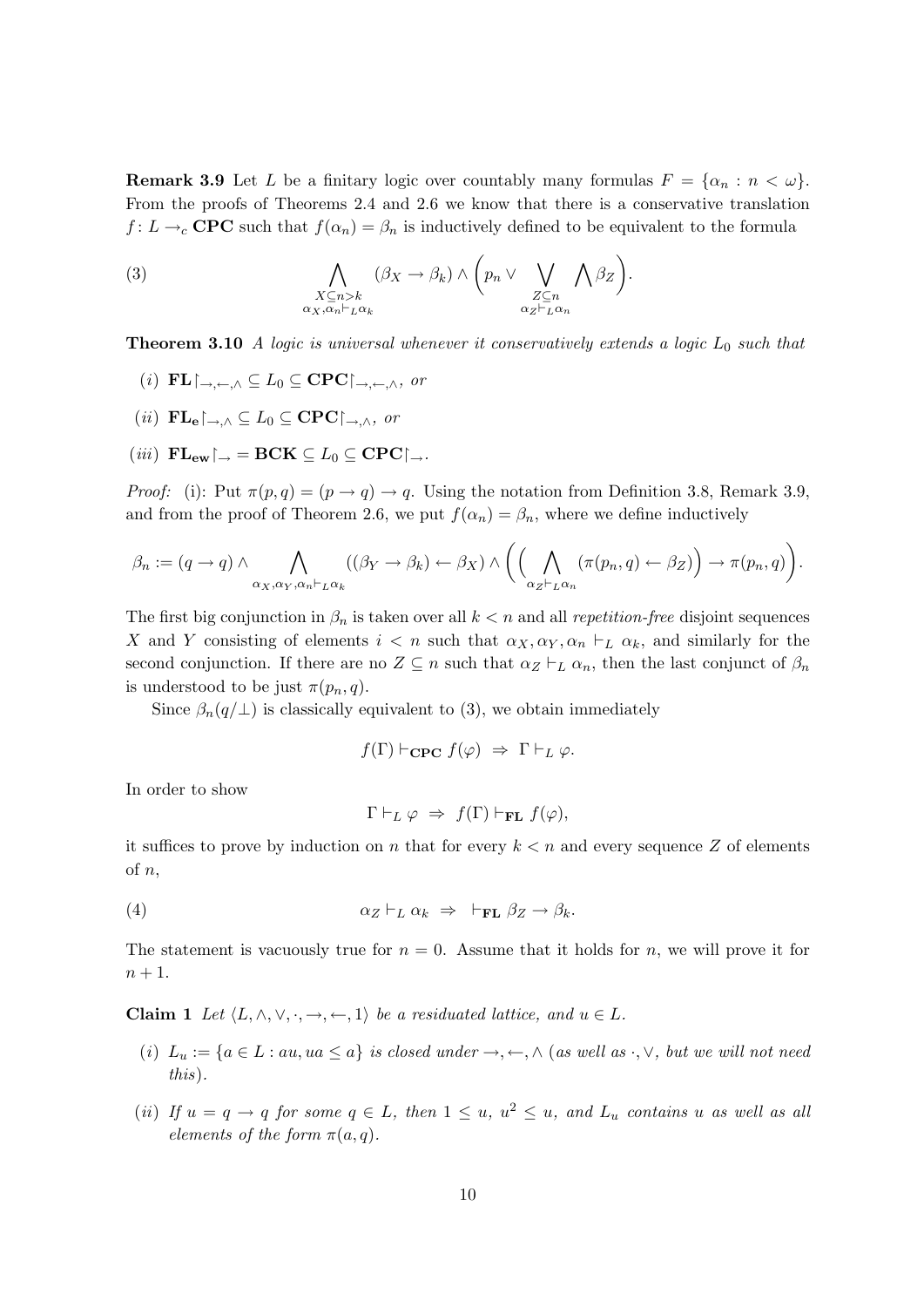(iii) **FL** proves  $\beta_i \cdot \beta_j \rightarrow \beta_i$ ,  $\beta_j \cdot \beta_i \rightarrow \beta_i$ , and  $\beta_X \rightarrow (q \rightarrow q)$ .

*Proof:* (i): Let  $a, b \in L_u$ .

We have  $u(a \wedge b) \leq ua \leq a$  and  $u(a \wedge b) \leq ub \leq b$ , hence  $u(a \wedge b) \leq a \wedge b$ . The proof of  $(a \wedge b)u \leq a \wedge b$  is symmetric.

Since  $a(a \to b)u \le bu \le b$ , we have  $(a \to b)u \le a \to b$ . Similarly,  $au(a \to b) \le a(a \to b) \le$ b, hence  $u(a \to b) \leq a \to b$ .

The case of  $a \leftarrow b$  is symmetric.

(ii):  $1 \le u$  is clear, and  $u^2 \le u$  (which implies  $u \in L_u$ ) is a special case of

(5) 
$$
(a \to b)(b \to c) \le a \to c.
$$

Put  $p = (a \rightarrow q) \rightarrow q$ . We have  $p(q \rightarrow q) \leq p$  from (5). Also,  $(a \rightarrow q)(q \rightarrow q)p \leq (a \rightarrow q)p$ . q, hence  $(q \rightarrow q)p \leq p$ .

(iii): Consider a valuation v in a residuated lattice L, and put  $u = v(q) \rightarrow v(q)$ . By (i) and (ii),  $v(\beta_i) \in L_u$ , and clearly  $v(\beta_i) \leq u$ , hence  $v(\beta_i)v(\beta_i) \leq v(\beta_i)$  and  $v(\beta_i)v(\beta_i) \leq v(\beta_i)$ . Finally,  $v(\prod \beta_{X^{-1}}) \le u^{|X|} \le u$  by (ii).  $\Box$  (Claim 1)

If follows from the Claim that it is enough to prove (4) for repetition-free sequences Z not containing k. The only interesting cases are those involving n: i.e.,  $Z = X \cap n \cap Y$  or  $k = n$ .

Assume that  $\alpha_X, \alpha_n, \alpha_Y \vdash_L \alpha_k$ . Then the definition of  $\beta_n$  ensures  $\vdash_{\text{FL}} \beta_n \rightarrow ((\beta_Y \rightarrow$  $(\beta_k) \leftarrow \beta_X$ , hence  $\vdash_{\mathbf{FL}} \beta_n \cdot \prod \beta_{X^{-1}} \rightarrow (\beta_Y \rightarrow \beta_k)$ , which in turn gives  $\vdash_{\mathbf{FL}} \prod \beta_{X^{-1}} \rightarrow (\beta_n \rightarrow \beta_k)$  $(\beta_Y \to \beta_k)$  and  $\vdash_{\mathbf{FL}} \beta_X \to (\beta_n \to (\beta_Y \to \beta_k)).$ 

Assume that  $\alpha_Z \vdash_L \alpha_n$ . We have  $\vdash_{\mathbf{FL}} \beta_Z \rightarrow (q \rightarrow q)$  by the Claim. Whenever  $\alpha_X, \alpha_n, \alpha_Y \vdash_L \alpha_k$ , we have  $\alpha_X, \alpha_Z, \alpha_Y \vdash_L \alpha_k$  by cut, hence  $\vdash_{\mathbf{FL}} \beta_X \rightarrow (\beta_Z \rightarrow (\beta_Y \rightarrow$  $(\beta_k)$ ) by the induction hypothesis. By a similar argument as above, this is equivalent to  $\vdash_{\mathbf{FL}} \beta_Z \to ((\beta_Y \to \beta_k) \leftarrow \beta_X)$ . Finally, that  $\beta_Z$  implies the last conjunct of  $\beta_n$  follows from  $\vdash_{\mathbf{FL}} \beta_Z \rightarrow ((\pi(p_n, q) \leftarrow \beta_Z) \rightarrow \pi(p_n, q)).$ 

(ii) follows immediately from (i), as  $(\varphi \leftarrow \psi) = (\psi \rightarrow \varphi)$  in  $FL_{\mathbf{e}}$ .

(iii): We define inductively

$$
r_0 := 0,
$$
  
\n
$$
r_{n+1} := 1 + n2^n r_n,
$$
  
\n
$$
\varepsilon_n := \left(\prod_{\alpha_X, \alpha_n \vdash_L \alpha_k} (\beta_X^{r_n} \to \beta_k)\right) \cdot \left(\left(\prod_{\alpha_Z \vdash_L \alpha_n} (\beta_Z \to p_n)\right) \to p_n\right),
$$
  
\n
$$
\beta_n := (\varepsilon_n \to q) \to q,
$$

where  $X, Z \subseteq n, k < n$ . (We can treat X, Z like sets, as we have exchange.) Notice that fusion only appears in  $\beta_n$  in premises of implications, hence  $\beta_n$  can be equivalently rewritten as a formula  $f(\alpha_n)$  using only  $\rightarrow$ .

Since  $\beta_n(q/\perp)$  is classically equivalent to (3), we have

$$
f(\Gamma) \vdash_{\mathbf{CPC}} f(\varphi) \Rightarrow \Gamma \vdash_L \varphi.
$$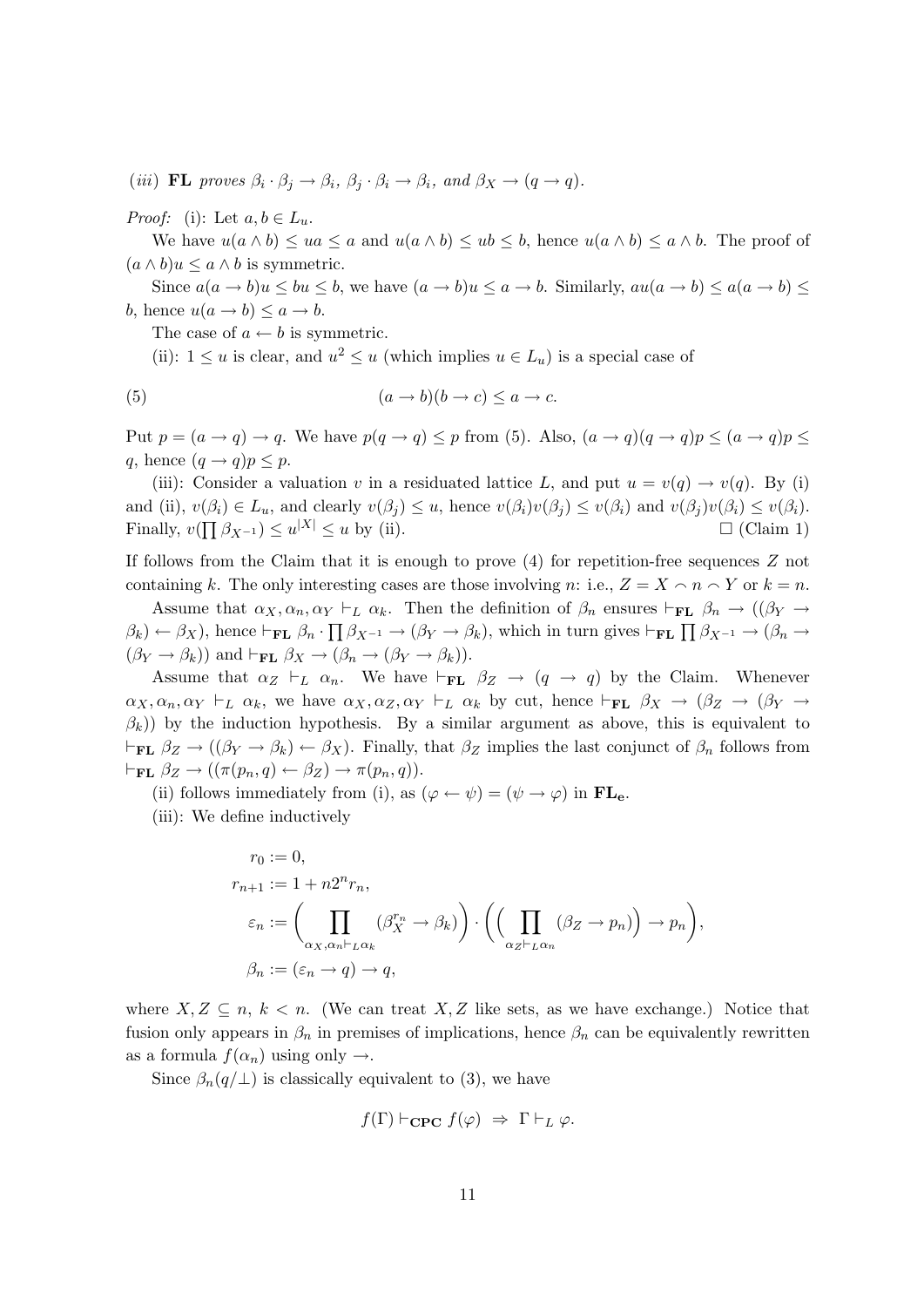By induction on  $n$ , we will show that

(6) 
$$
\alpha_W \vdash_L \alpha_k \Rightarrow \vdash_{\mathbf{FL}_{ew}} \beta_W^{r_n} \to \beta_k
$$

holds for every  $k < n$  and every  $W \subseteq n$ . The statement is vacuously true for  $n = 0$ . Assume that it holds for n, we will prove it for  $n + 1$ . Since we have weakening, it suffices to consider the cases  $k = n$ ,  $W \subseteq n$  and  $k < n$ ,  $W = X \cup \{n\}$ ,  $X \subseteq n$ .

Assume  $\alpha_X, \alpha_n \vdash_L \alpha_k$ . Using the definition and commutativity, we have  $\vdash_{\mathbf{FLew}} \beta_X^{r_n} \rightarrow$  $(\varepsilon_n \to \beta_k)$ , which implies

$$
\vdash_{\mathbf{FL}_{ew}} \beta_X^{r_n} \to ((\beta_k \to q) \to (\varepsilon_n \to q)).
$$

The definition of  $\beta_k$  gives  $\vdash_{\mathbf{FL}_{ew}} (\varepsilon_k \to q) \to (\beta_k \to q)$  using commutativity, hence

$$
\vdash_{\mathbf{FL_{ew}}}\beta_X^{r_n} \to ((\varepsilon_k \to q) \to (\varepsilon_n \to q)).
$$

This implies  $\vdash_{\mathbf{FL}_{ew}} \beta_X^{r_n} \to (((\varepsilon_n \to q) \to q) \to ((\varepsilon_k \to q) \to q)), \text{ i.e., } \vdash_{\mathbf{FL}_{ew}} \beta_X^{r_n} \to (\beta_n \to \beta_k).$ We obtain

$$
\vdash_{\mathbf{FLew}} \beta_X^{r_{n+1}} \to (\beta_n^{r_{n+1}} \to \beta_k)
$$

by weakening, using  $r_n \leq r_{n+1}$ .

Assume  $\alpha_W \vdash_L \alpha_n$ . We have  $\vdash_{\mathbf{FLew}} \beta_W \to ((\beta_W \to p_n) \to p_n)$ , hence

$$
\vdash_{\mathbf{FL}_{ew}} \beta_W \to \left( \left( \prod_{\alpha_Z \vdash_L \alpha_n} (\beta_Z \to p_n) \right) \to p_n \right)
$$

by weakening. Whenever  $\alpha_X, \alpha_n \vdash_L \alpha_k$ , we have  $\alpha_X, \alpha_W \vdash_L \alpha_k$  by cut, hence

$$
\vdash_{\mathbf{FL_{ew}}} \beta_W^{r_n} \to (\beta_X^{r_n} \to \beta_k)
$$

by the induction hypothesis and weakening. Since there are at most  $n2^n$  pairs  $\langle X, k \rangle$  such that  $X \subseteq n, k < n$ , and  $\alpha_X, \alpha_n \vdash_L \alpha_k$ , we have

$$
\vdash_{\mathbf{FL}_{ew}} \beta_W^{n2^n r_n} \to \prod_{\alpha_X, \alpha_n \vdash_L \alpha_k} (\beta_X^{r_n} \to \beta_k).
$$

Putting the pieces together, we have  $\vdash_{\mathbf{FLew}} \beta_W^{r_{n+1}} \to \varepsilon_n$ , hence

$$
\vdash_{\mathbf{FLew}} \beta_W^{r_{n+1}} \to \beta_n.
$$

Remark 3.11 Every consistent substitution-invariant extension of BCK (in the same language) is contained in  $\text{CPC}\rightarrow$ . This is no longer true for  $\text{FL}_{\text{e}}\rightarrow\Lambda$ , nevertheless one can show that (i) and (ii) of Theorem 3.10 remain true when  $CPC$  is replaced with any consistent substitution-invariant extension of  $\mathbf{FL}\n$  $\rightarrow$ ,  $\sim$ ,  $\land$  or  $\mathbf{FL}\n$  $\rightarrow$ , respectively.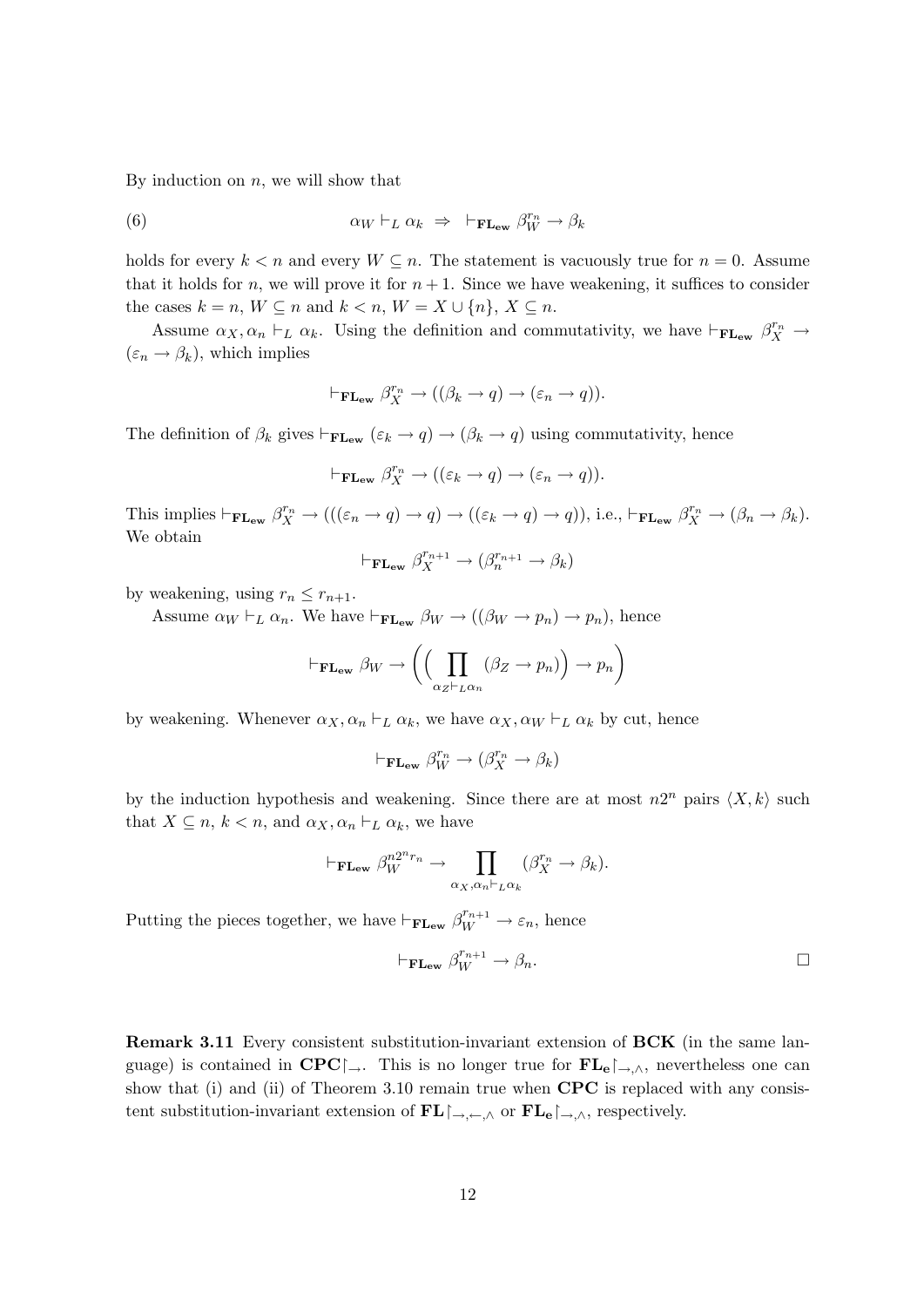## 4 Conclusion

Our results (Theorems 2.4 and 3.10 and Example 3.3) show that any countable finitary logic can be conservatively translated into (among others):

- Classical propositional logic.
- Intuitionistic, minimal and intermediate logics.
- Modal logics (classical or intuitionistic), including variants such as temporal or epistemic logics.
- Substructural logics, such as various extensions of **FL** or linear logic.
- Fuzzy and many-valued logics, such as **MTL**, **BL** and their extensions (e.g., Lukasiewicz logic).
- Relevant logics, such as **R**.
- Kleene's logic.
- First-order (or higher-order) extensions of the above logics.
- Implication fragments of many of the above logics.

This includes most of logical systems (fitting into the framework of Tarski-style consequence relations) studied in the literature on non-classical logic. We have also discovered some counterexamples, namely CPC cannot be conservatively translated into its monotone or affine fragments, or into the paraconsistent logic LP.

While there are still some loose ends left (most importantly, we were unable to determine whether the logic  $BCI = FL<sub>e</sub>$  is universal, though it seems plausible), these results show that the mere existence of a conservative translation of one logic into another without further restrictions does not provide useful information on the relationship of the two logics, and a more refined criterion is needed to formalize the intuitive notion of translatability.

#### Acknowledgements

I would like to thank Petr Cintula for various helpful suggestions on a previous version of this paper.

#### References

- [1] Walter A. Carnielli, Marcelo E. Coniglio, and Itala M. Loffredo D'Ottaviano, New dimensions on translations between logics, Logica Universalis 3 (2009), no. 1, pp. 1–18.
- [2] Itala M. Loffredo D'Ottaviano and Hércules A. Feitosa, Many-valued logics and translations, Journal of Applied Non-classical Logics 9 (1999), no. 1, pp. 121–140.